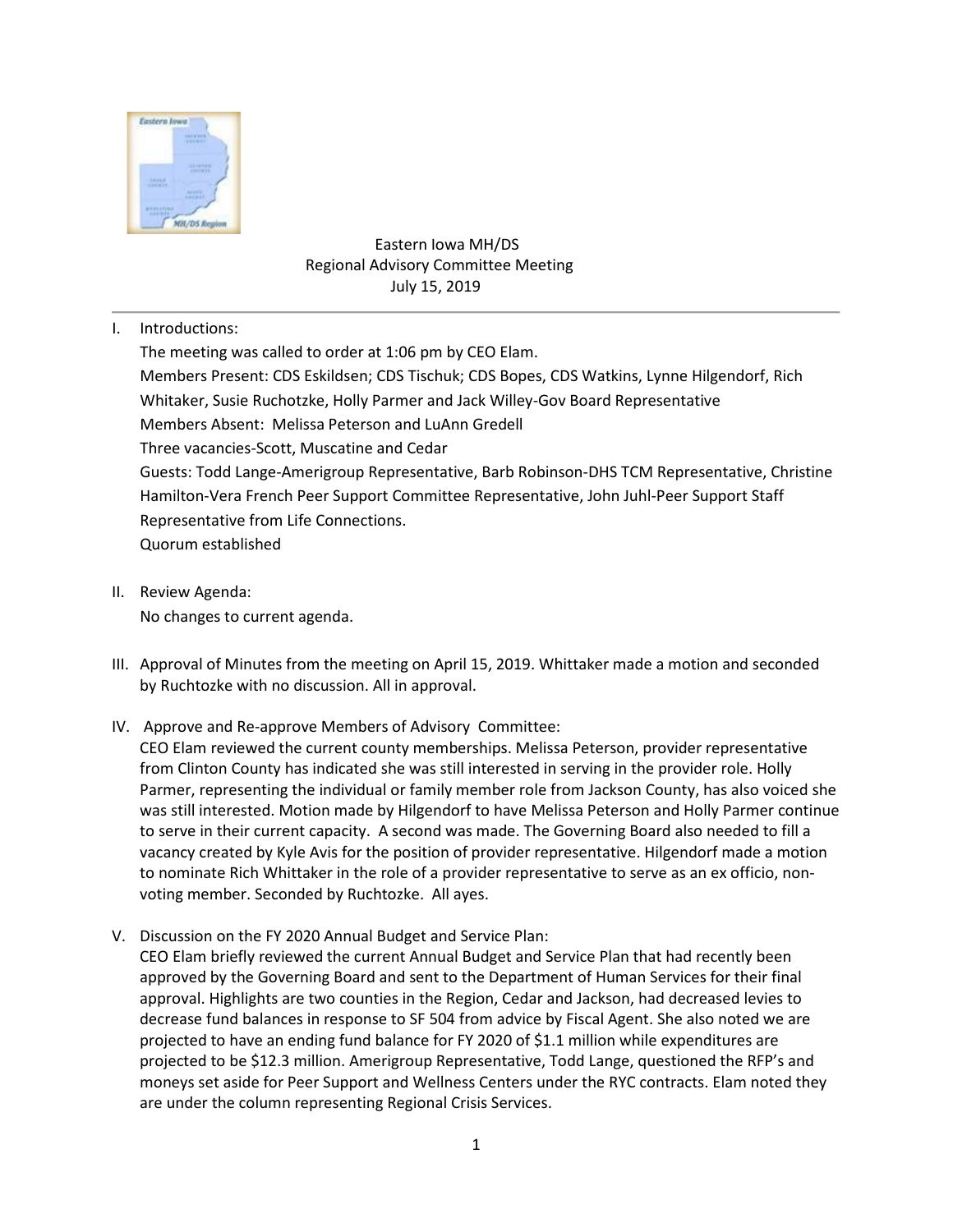- VI. Discussion about HF 690 Children's Mental Health System:
	- Again, CEO Elam lead the discussion about the recent bill signed into law on May  $1<sup>st</sup>$ , 2019 by Governor Kim Reynolds. She reported the population served will be children a diagnosis of Serious and Emotional Disturbances. The Regions are to ensure access to core and crisis services. She also noted a report is due to DHS by 4/1/2020 for a transition plan. The financial eligibility looks different than existing funding for adults as it will have a ceiling of 500% based upon a sliding fee. Also, the Governing Board structure will change to include new voting and non- voting members. We will also have to form a Regional Advisory Committee for children. She commented there are over 144 schools in the Region not including private schools and 1 in 5 children will report some sort of mental health issue. Elam also noted that most children are insured with approximately 3% uninsured however, not all these services are Medicaid funded services including administrative costs.
- VII. Discussion about HF 691 MHDS Region Funding Modifications:

This bill, per Elam, modified SF 504 to allow Regions and counties additional time to spend down fund balances. Under this modified bill, two counties in the Region, Cedar and Jackson, had lowered the FY 2020 levy to decrease their current fund balances. Elam noted there are concerns with this bill that if not in compliance, the Department of Management may have the authority to set levies which takes away local control.

VIII.Update on the Peer Support Committee (PSC):

Todd Noack , CEO of Life Connections, discussed the Medicaid reimbursement rate for Peer Services and noted it currently has a capped amount. He commented this is a serious problem that needs to be a legislative priority. Todd Lange, Representative from Amerigroup, talked about data and numbers of individuals trained as he is gathering data to do a comparable study from all 14 Regions. Currently, the State of Iowa has 220 staff trained as Peer Support Specialists. Also, as mentioned above, he is also looking at all 14 Regions and comparing dollars spent in 4 categories to determine where gaps exist. Todd requests accurate numbers of dollars spent at the October meeting broken out by provider.

IX. Update on Regional Financials:

CEO Elam provided spreadsheets from our fiscal agent, David Farmer, which had been presented to the Governing Board at the recent Board meeting. She provided information as to ending cash and ending accrual dates. Crisis services are costing approximately \$4.1 million. She also noted that levies across the state continue to be disproportionate with dollar amount ranging from \$47.28 to \$25.84. The EI Region current levy is capped at \$30.78. Hilgendorf questioned whether any additional dollars are available for the anticipated Children's Mental Health Services and Elam responded no additional funds have been added. Whittaker noted that AEA's received an increase in funding of \$2.1 million this current year along with the Managed Care Organizations to serve individuals with complex needs as well as children's services.

X. Update on Crisis Services:

CEO Elam presented an overview of the Regional Crisis Services System managed by the Robert Young Center. Mobile Crisis Outreach has recently started in Scott and will soon expand to the other 3 counties. Also a Crisis Stabilization Residential Home, operated by Vera French, opened its doors in July.